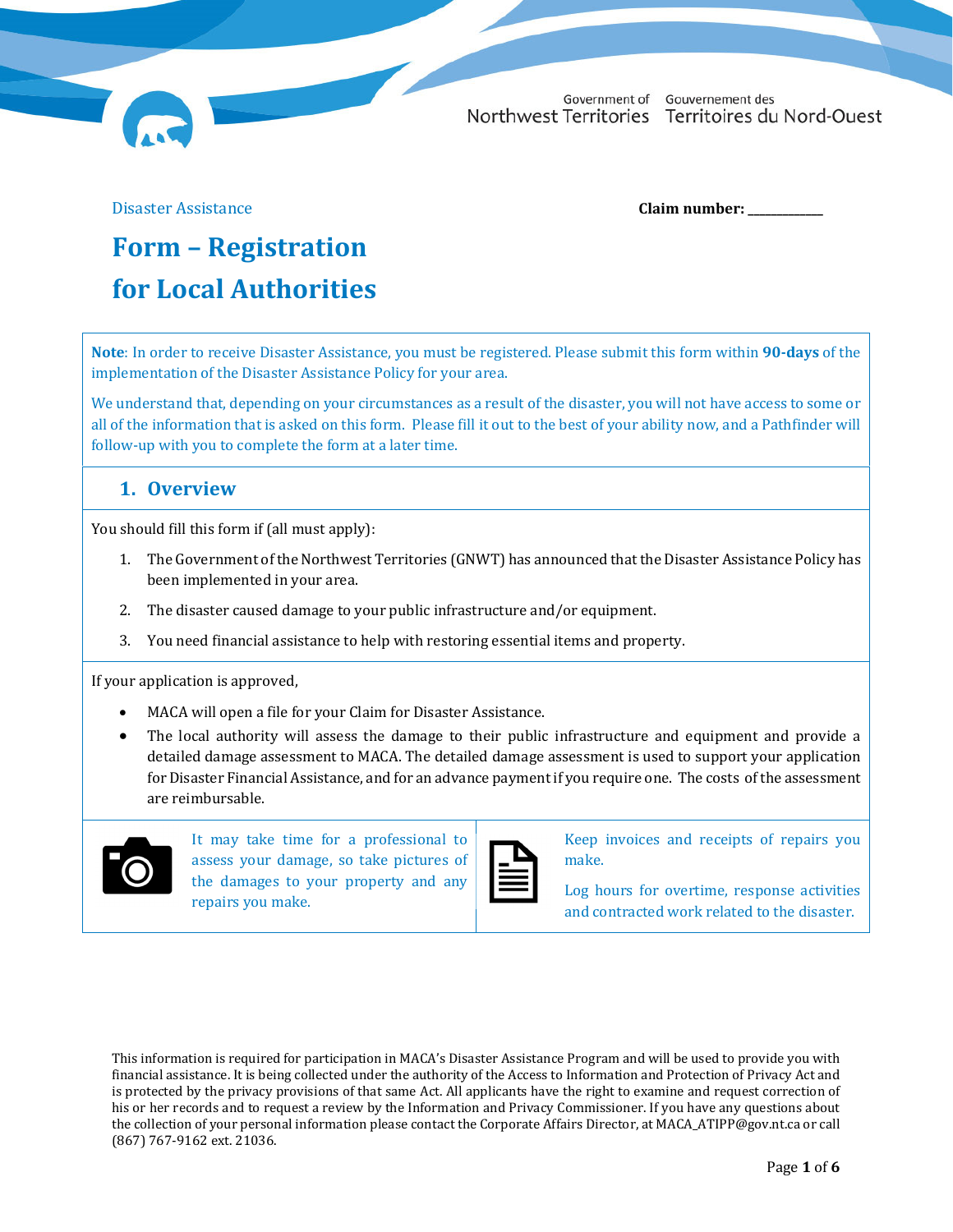

| 2. Applicant Information                 |                  |              |  |  |  |
|------------------------------------------|------------------|--------------|--|--|--|
| Name of the local authority:             |                  |              |  |  |  |
| Address:                                 |                  |              |  |  |  |
| City/Town:                               |                  | Po Box:      |  |  |  |
| Territory: NT                            |                  | Postal Code: |  |  |  |
| Is it located on a First Nation Reserve? |                  |              |  |  |  |
| $\square$ Yes                            |                  |              |  |  |  |
| No<br>$\Box$                             |                  |              |  |  |  |
| <b>Contact person</b>                    |                  |              |  |  |  |
| First Name:                              | Last Name:       |              |  |  |  |
| Title:                                   |                  |              |  |  |  |
| Telephone:                               | Other telephone: |              |  |  |  |
| Email address:                           |                  |              |  |  |  |
| Alternate contact person                 |                  |              |  |  |  |
| First Name:                              | Last Name:       |              |  |  |  |
| Title:                                   |                  |              |  |  |  |
| Telephone:                               | Other telephone: |              |  |  |  |
| Email address:                           |                  |              |  |  |  |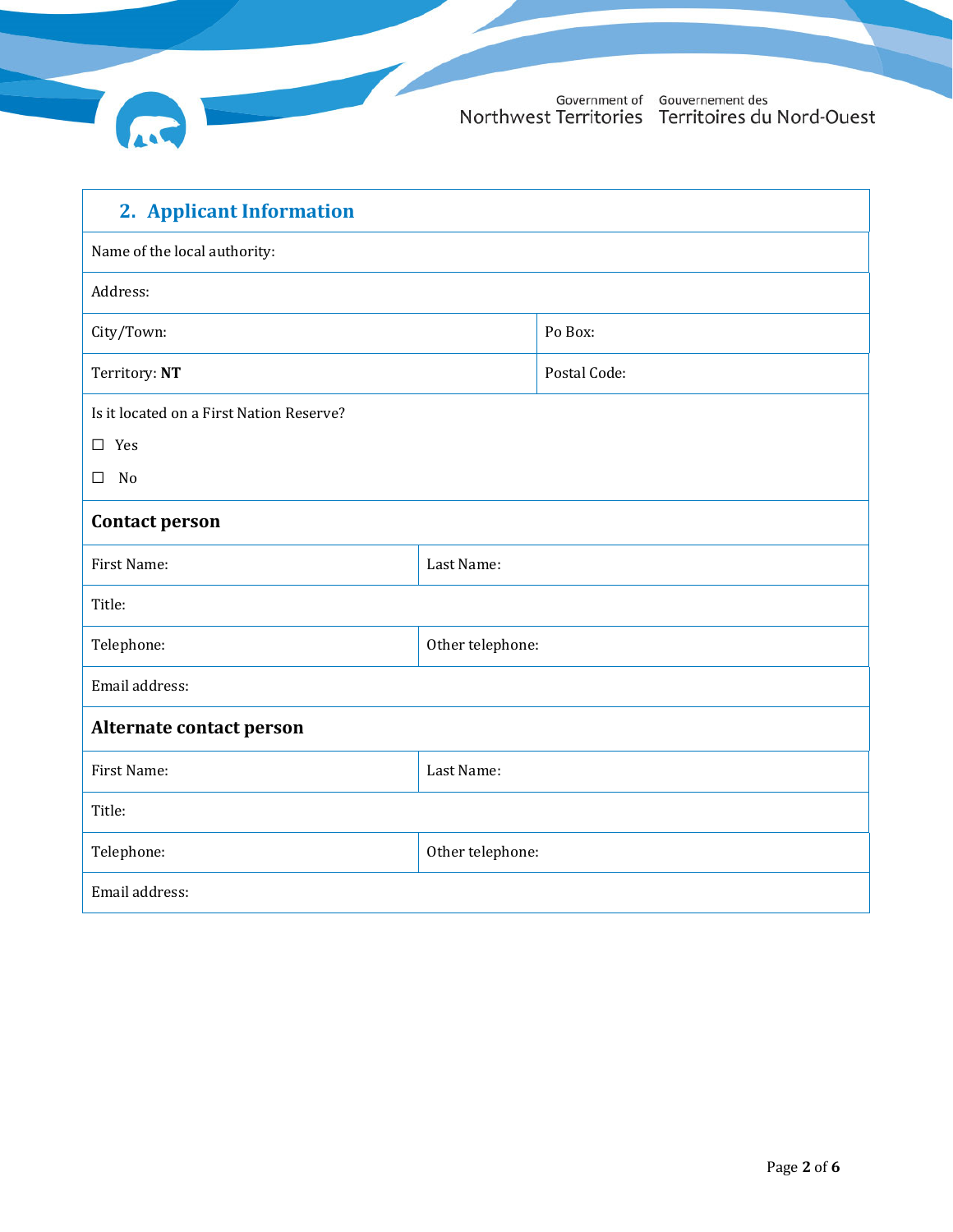

#### **3. Eligibility** Did your local authority have damage to public infrastructure (including contents) built in an area after it was identified as a risk zone (e.g., flood zone), other than roads or structures for riverbank stabilization? ☐ Yes ☐ No Damaged to public infrastructure built in an area after it was identified as a risk-zone (e.g., flood zone) may not eligible, however, if you put measures in place to mitigate possible damage from disasters, or a flood level exceeded historic high water mark the cost may be eligible.

\_\_\_\_\_\_\_\_\_\_\_\_\_\_\_\_\_\_\_\_\_\_\_\_\_\_\_\_\_\_\_\_\_\_\_\_\_\_\_\_\_\_\_\_\_\_\_\_\_\_\_\_\_\_\_\_\_\_\_\_\_\_\_\_\_\_\_\_\_\_\_\_\_\_\_\_\_\_\_\_\_\_\_\_\_\_\_\_\_\_\_\_\_\_\_\_\_\_\_\_\_\_\_\_\_\_\_\_\_\_\_\_\_\_\_\_\_\_\_\_\_\_\_\_\_\_\_\_\_ \_\_\_\_\_\_\_\_\_\_\_\_\_\_\_\_\_\_\_\_\_\_\_\_\_\_\_\_\_\_\_\_\_\_\_\_\_\_\_\_\_\_\_\_\_\_\_\_\_\_\_\_\_\_\_\_\_\_\_\_\_\_\_\_\_\_\_\_\_\_\_\_\_\_\_\_\_\_\_\_\_\_\_\_\_\_\_\_\_\_\_\_\_\_\_\_\_\_\_\_\_\_\_\_\_\_\_\_\_\_\_\_\_\_\_\_\_\_\_\_\_\_\_\_\_\_\_\_\_

If yes, please describe the steps taken to mitigate possible damages from disasters.

## **4. Insurance**

You must submit a claim to your insurance first. The program does not provide payments for damaged public infrastructure or equipment is covered by insurance.

| Does your local authority have insurance? | If yes, what will your insurance cover?                                     |  |  |  |  |
|-------------------------------------------|-----------------------------------------------------------------------------|--|--|--|--|
| Yes                                       | The cost to repair/replace all the damaged property/contents.               |  |  |  |  |
| N <sub>0</sub>                            | The cost to repair/replace <b>some</b> of the damaged<br>property/contents. |  |  |  |  |
|                                           | The cost to repair/replace <b>none</b> of the damaged<br>property/contents. |  |  |  |  |
| If no, why not?                           |                                                                             |  |  |  |  |
| Insurance was not available.              |                                                                             |  |  |  |  |
| Insurance was not affordable.             |                                                                             |  |  |  |  |
| Did not think insurance was needed.       |                                                                             |  |  |  |  |
| Other. Please explain:                    |                                                                             |  |  |  |  |
|                                           |                                                                             |  |  |  |  |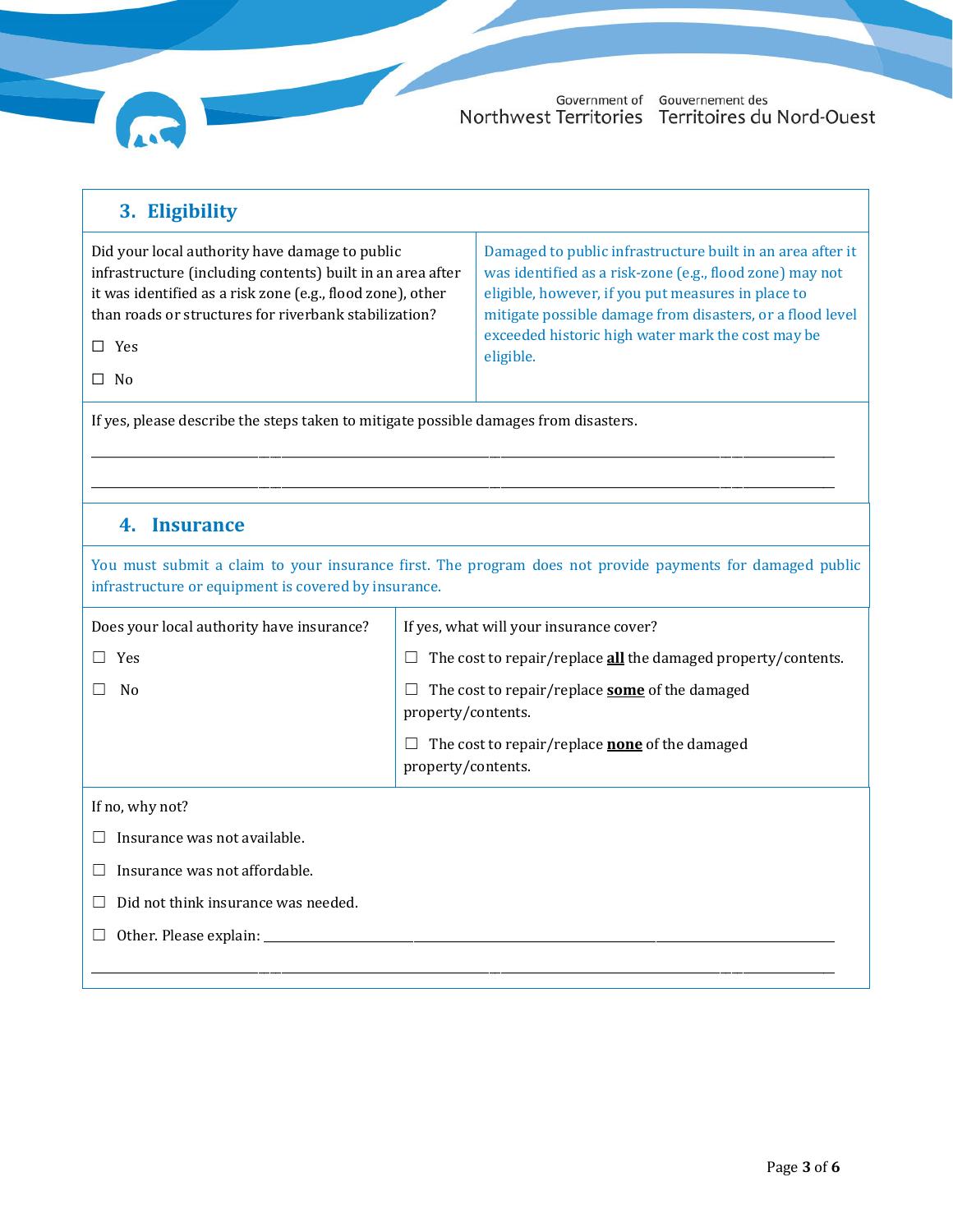

## **5. Your claim**

Disaster financial assistance does not cover the full cost of damage and/or loss that was preventable, insurable or covered by any other type of assistance. Local Authorities must contribute an amount equivalent to five percent (5%) of the operations and maintenance budget, as per audited financial statements, averaged over three (3) years, before assistance can be provided.

Do you think the value of damage or loss to public infrastructure and/or equipment is more than 5% of your operations and maintenance budget averaged over three years?

- ☐ Yes
- $\Box$  No

#### **Select all costs for which assistance is being requested.**

- ☐ Emergency response operations.
- ☐ Appraisal of damage and loss.
- ☐ Personnel and equipment.
- ☐ Actions to prevent damage.
- ☐ Cleaning-up.
- ☐ Repairs to roads.
- ☐ Repairs to exterior facilities, earthworks, lawn, fence or landscaping.
- ☐ Repair of public infrastructure and equipment.
- ☐ Mitigation enhancements to protect the property from future disasters.
- $\Box$  Other. Please explain:

### **Assistance for past disasters**

Has your local authority ever received disaster assistance in the past?

☐ Yes

☐ No – **Skip to Section 6.**

If yes, which disaster and what year did it occur?

Name of the disaster: Year (yyyy):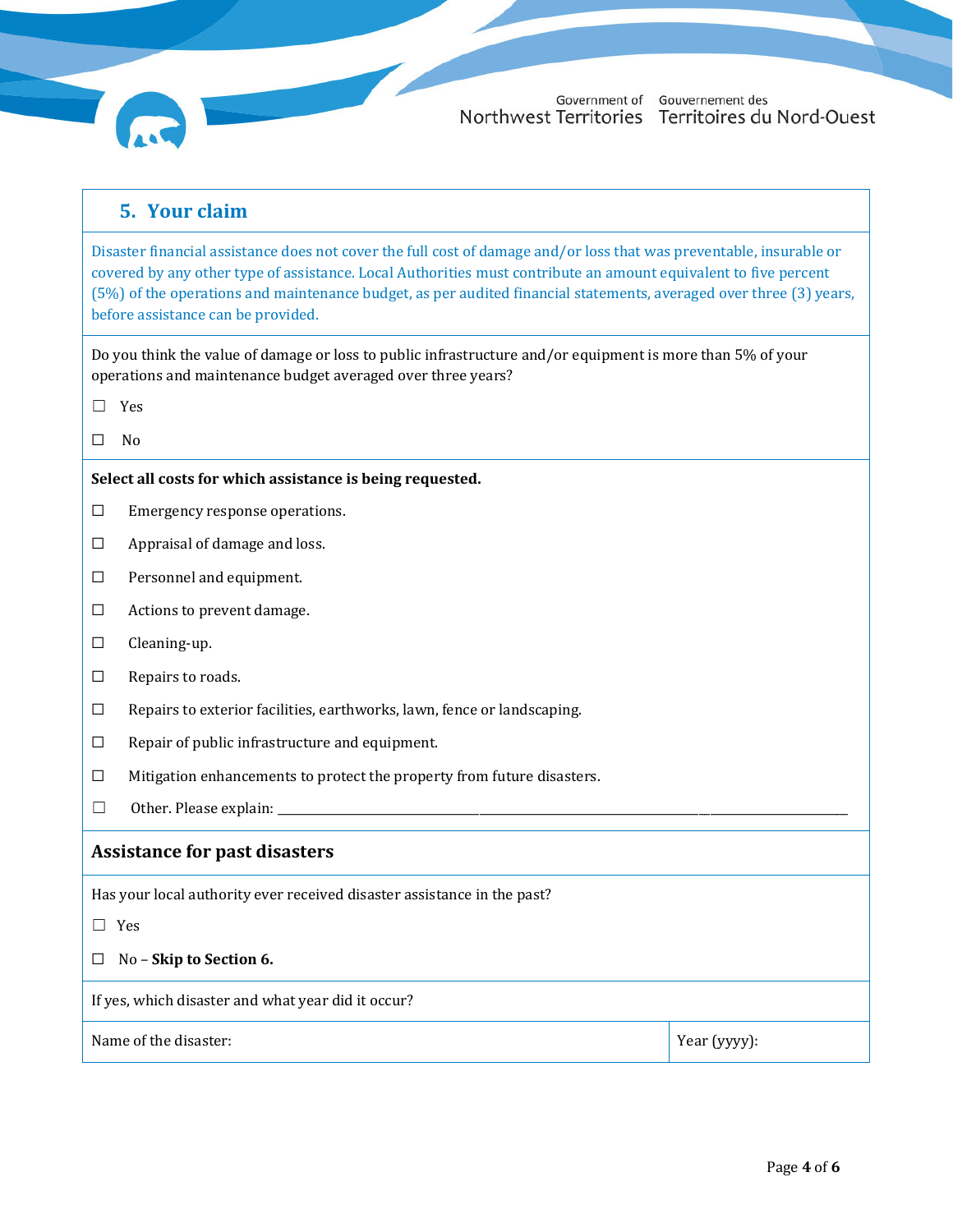

After receiving disaster assistance, to what extent was the property modified to prevent damage from other disasters? **Select all that apply:**

- ☐ Moving buildings or structures to an area less at risk of being flooded.
- $\Box$  Elevating your buildings or structures.
- $\Box$  Installing weeping tiles and sump pumps on either the interior or exterior of buildings or structures.
- $□$  Using water-resistant building materials instead of drywall or water-resistant insultation.
- ☐ Making structural changes to your buildings or structures to increase flood-proofing.
- $\Box$  Adding protection for earthquakes (e.g., installing foundation bolts, cripple wall bracing and shear walls).
- ☐ Making your buildings or structures more resistant to wind and ice damage.
- ☐ No modification were made.
- $\Box$  Other. Please explain:

## **6. Documents to provide**

With this form, you need to provide documents to show your local authority is eligible to the program. The documents are part of your application-– if you need more time to gather your documentation we understand, please follow up with your documentation within 60 days of submitting this form.

### **Documents checklist**

| $\checkmark$ | <b>Document</b>                                                                                                                                        | <b>Examples</b>                                                                                                                                                                                                                         |
|--------------|--------------------------------------------------------------------------------------------------------------------------------------------------------|-----------------------------------------------------------------------------------------------------------------------------------------------------------------------------------------------------------------------------------------|
|              | Proof of what your insurance covers.                                                                                                                   | A letter or email from your insurance explaining what they<br>$\bullet$<br>will pay to repair/replace damaged property.                                                                                                                 |
|              | Proof of ownership of your buildings<br>and authorization to occupy the land<br><sub>or</sub><br>Proof of authorization to occupy the<br>rented space. | One of the following:<br>• Signed mortgage.<br>• Property tax bill.<br>$\bullet$ Certificate of title.<br>• Land title or lease or letter from the Department of Lands.<br>• Rental agreement or lease.<br>• Letter from your landlord. |
|              | Detailed Damage Assessment                                                                                                                             | Not applicable                                                                                                                                                                                                                          |